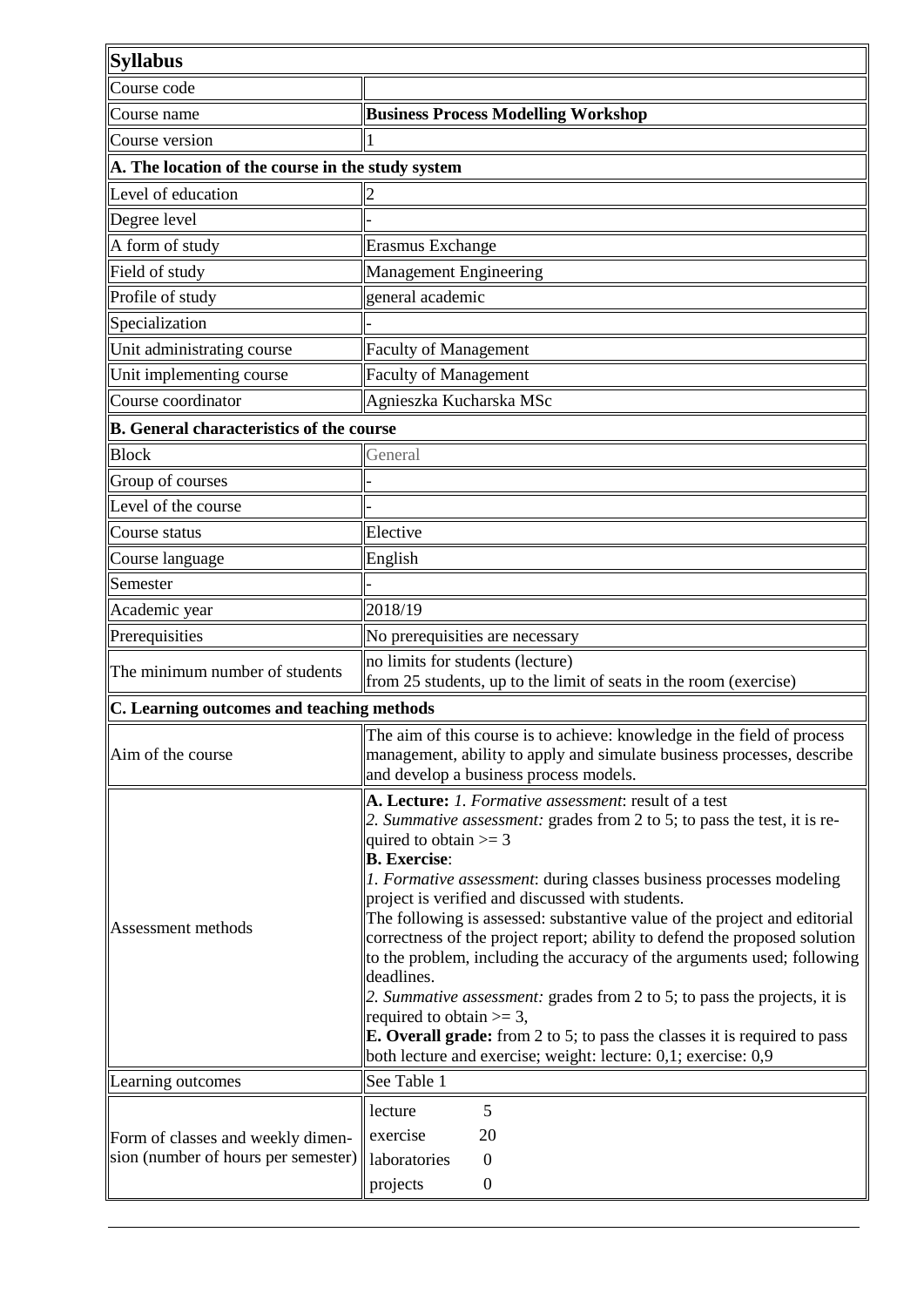| The course content                                                                               | A. Lecture:<br>1. Introductution to Business Process Modeling. 2. Difference between<br>functional and process orientation of a business. 3. Business Process<br>Streamlining<br><b>B.</b> Exercise:<br>1. Introductution of the course criteria, acquainting students with the<br>work environment. 2. Topics definition, working on the structure of the<br>training process. 3. Finishing the work related to the structure of the<br>training process. 4. Defining the roles and resources necessary for the<br>implementation of the training process. 5. Assignment of roles and re-<br>sources to individual elements in the structure of the business process<br>model. 6. Testing the model for the elimination of formal errors. 7. Sim-<br>ulations and laboratory results. 8. Presentation and assessment of project<br>assumptions of students' own models. 9. Students' own work on the pro-<br>cess models. 10. Presentation and assessment of the implementation of<br>own models. |                                                                                                                          |  |  |
|--------------------------------------------------------------------------------------------------|----------------------------------------------------------------------------------------------------------------------------------------------------------------------------------------------------------------------------------------------------------------------------------------------------------------------------------------------------------------------------------------------------------------------------------------------------------------------------------------------------------------------------------------------------------------------------------------------------------------------------------------------------------------------------------------------------------------------------------------------------------------------------------------------------------------------------------------------------------------------------------------------------------------------------------------------------------------------------------------------------|--------------------------------------------------------------------------------------------------------------------------|--|--|
| Learning outcomes                                                                                | See Table 1                                                                                                                                                                                                                                                                                                                                                                                                                                                                                                                                                                                                                                                                                                                                                                                                                                                                                                                                                                                        |                                                                                                                          |  |  |
| Exam                                                                                             | N                                                                                                                                                                                                                                                                                                                                                                                                                                                                                                                                                                                                                                                                                                                                                                                                                                                                                                                                                                                                  |                                                                                                                          |  |  |
| Literature                                                                                       | Obligatory:<br>1. White, S. A., & Bock, C. (2011). BPMN 2.0 Handbook Second Edi-<br>tion: Methods, Concepts, Case Studies and Standards in Business<br>Process Management Notation. Future Strategies Inc.<br>2. Reale, B. S. (2016). BPMN 2.0 for Beginners An overview of BPMN<br>2.0<br>Supplementary:<br>1. Jeston, J., & Nelis, J. (2008). Management by Process: A Roadmap<br>to Sustainable Business Process Management.<br>2. Nelis, J. (2006). Business Process Management Practical Guide-<br>lines to Successful Implementations.                                                                                                                                                                                                                                                                                                                                                                                                                                                       |                                                                                                                          |  |  |
| Course website                                                                                   | www.olaf.wz.pw.edu.pl                                                                                                                                                                                                                                                                                                                                                                                                                                                                                                                                                                                                                                                                                                                                                                                                                                                                                                                                                                              |                                                                                                                          |  |  |
| D. The student workload                                                                          |                                                                                                                                                                                                                                                                                                                                                                                                                                                                                                                                                                                                                                                                                                                                                                                                                                                                                                                                                                                                    |                                                                                                                          |  |  |
| Number of ECTS credits                                                                           | 2 ECTS                                                                                                                                                                                                                                                                                                                                                                                                                                                                                                                                                                                                                                                                                                                                                                                                                                                                                                                                                                                             |                                                                                                                          |  |  |
| Total hours of student work related<br>to the learning outcomes achieve-<br>ment (description):  | $ 2$ ECTS:<br>$\vert$ 5h lecture + 20h exercise + 5h literature study + 2h project and presenta-<br>$\vert$ tion + 8h project preparation = 40h                                                                                                                                                                                                                                                                                                                                                                                                                                                                                                                                                                                                                                                                                                                                                                                                                                                    |                                                                                                                          |  |  |
| The number of ECTS credits for<br>courses that require the direct par-<br>ticipation of teachers | $1,25$ ECTS<br>$5h$ lecture + 20h exercises = 25h                                                                                                                                                                                                                                                                                                                                                                                                                                                                                                                                                                                                                                                                                                                                                                                                                                                                                                                                                  |                                                                                                                          |  |  |
| The number of ECTS credits that<br>the student obtains during the prac-<br>tical classes         | 1,75 ECTS:<br>$ 20h$ exercise + 5h literature study + 2h project and presentation + 8h<br>project preparation $=$ 35h                                                                                                                                                                                                                                                                                                                                                                                                                                                                                                                                                                                                                                                                                                                                                                                                                                                                              |                                                                                                                          |  |  |
| <b>E.</b> Additional Information                                                                 |                                                                                                                                                                                                                                                                                                                                                                                                                                                                                                                                                                                                                                                                                                                                                                                                                                                                                                                                                                                                    |                                                                                                                          |  |  |
| Remarks                                                                                          |                                                                                                                                                                                                                                                                                                                                                                                                                                                                                                                                                                                                                                                                                                                                                                                                                                                                                                                                                                                                    |                                                                                                                          |  |  |
| Date of last update                                                                              |                                                                                                                                                                                                                                                                                                                                                                                                                                                                                                                                                                                                                                                                                                                                                                                                                                                                                                                                                                                                    |                                                                                                                          |  |  |
| Table 1                                                                                          |                                                                                                                                                                                                                                                                                                                                                                                                                                                                                                                                                                                                                                                                                                                                                                                                                                                                                                                                                                                                    |                                                                                                                          |  |  |
|                                                                                                  | General academic profile                                                                                                                                                                                                                                                                                                                                                                                                                                                                                                                                                                                                                                                                                                                                                                                                                                                                                                                                                                           |                                                                                                                          |  |  |
| Subject effects                                                                                  |                                                                                                                                                                                                                                                                                                                                                                                                                                                                                                                                                                                                                                                                                                                                                                                                                                                                                                                                                                                                    | Reference to the Reference to<br>2nd degree of<br>the 1st degree<br>PRK characteri- of PRK cha-<br>stics<br>racteristics |  |  |
|                                                                                                  | Knowledge - student knows and understands                                                                                                                                                                                                                                                                                                                                                                                                                                                                                                                                                                                                                                                                                                                                                                                                                                                                                                                                                          |                                                                                                                          |  |  |

| miea |  | Effect:                                                                            | l teorie na-<br>`nogłebionym<br>stopniu<br>rozumie<br>llabsolwent<br>zna<br>W. | zjawiska procesowe<br>$\prod_{i}$ T.P.75 $\mu$<br>W.<br>ີ | dotvezac<br>. oraz |
|------|--|------------------------------------------------------------------------------------|--------------------------------------------------------------------------------|-----------------------------------------------------------|--------------------|
|      |  | 1Ch<br>właściwe .<br>. oraz<br>. kierunki<br>nauk<br>zarzadzaniu<br>lukowe<br>-dia | złożone                                                                        | zależności                                                |                    |